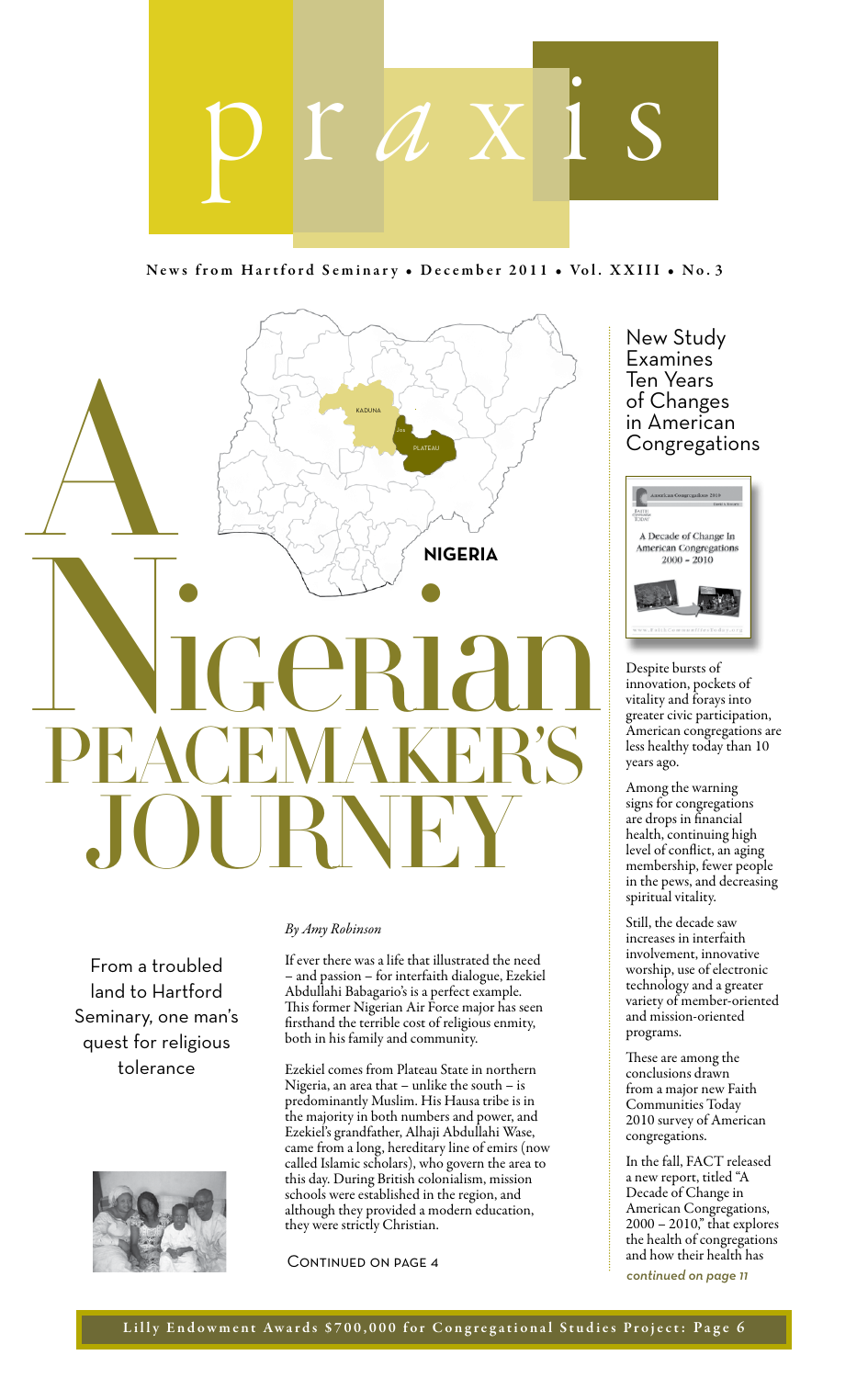# Renewing the Alumni/ae Council with New Leaders



Imam Dr. Salahuddin Muhammad

As with most graduate schools, Hartford Seminary alumni/ae are a vital part of our institutional well-being. Now two new leaders are working to strengthen our Alumni/ae Council and engage alums more fully.

We interviewed Imam Dr. Salahuddin Muhammad, Council President, and The Rev. Dr. Karen Bailey-Francois, Vice President. In these roles, Salahuddin and Karen will represent Hartford Seminary alumni/ae on the Board of Trustees and serve on the Seminary's Executive Committee and Governance Committee, respectively.

What kind of experience did you have at Hartford Seminary? How has it enriched your vocation and/or life?

SM: I received a Doctor of Ministry degree on November 14, 2010, and had a wonderful experience at Hartford. I met so many beautiful people from various faiths. My life has been enriched tremendously by the knowledge obtained, as well as the connections that I have made as a



The Rev. Dr. Karen Bailey-Francois

result of being a student at the Seminary for nearly six years. The Seminary has made me a better Imam, Chaplain, father, husband, and well, better as a human being!

KBF: I chose Hartford Seminary's Doctor of Ministry program because of its emphasis on learning in the context of one's ministry setting. As a United Church of Christ minister serving a church in the City of Hartford, the location was certainly convenient. That was not the deciding factor for me, however. Having worked in integrated planning in a corporate setting, I was impressed by the comprehensive approach to understanding both "place" and "process" that is inherent to the Congregational Studies model. I particularly appreciated the opportunity to look at my congregation's experience in conversation with colleagues about their settings and our shared learning. Beyond the excellent education I received from Hartford Seminary, I came away with a continuing sense of connection to a network

of skilled, insightful and caring professors, staff and ministry colleagues.

#### Can you briefly explain the recent history of the council and why you volunteered to revive it and to head it up?

SM: For many years the Alumni/ae Council was active, but through a variety of factors it went into a kind of "hibernation". I am hopeful that we will be able to reawaken it because it is a vital part of Hartford Seminary. It is the fruit of the labor as it were, the finished product. In my saying that, I don't mean that we have grown and there is no more growing to do. I mean that we are graduates of the various degree programs and we have gotten back into the sea of our work – as new persons –persons with deepened faith and commitment. We are ambassadors of the word, so to speak! We who have benefited so greatly need to always be there to give support to our fine Seminary. This giving back is not necessarily just financial. It is also giving back by representing the Seminary as one of its graduates.

KBF: I agreed to help recreate an Alumni/ ae Council at Hartford Seminary for two completely intertwined reasons. First, the Seminary needs it. Second, so do I. Hartford Seminary is a handson kind of place. Its programs are rooted in one's ministry setting. Its classes revolve around mutual learning and creating networks of support. My hope is that the Council can help be a bridge back to the energy, diversity, inspiration and intellectual challenge

of Hartford Seminary for those of us who have completed our coursework and want to continue our connection to a community that has so much to offer for the work God calls us to do.

#### What are your goals for the Council?

SM: Our goals are still being worked on. We certainly want to reach out to all alumni/ ae and let them know that we represent a very prestigious group. We want them to know that the Seminary is there for them. They can continue to take courses at a greatly reduced rate. We want them to know about all that is being offered at the Seminary, and want to keep them informed of the Seminary's growth. And we also certainly want our alumni/ae to support the Seminary financially.

KBF: I would very much like to help make Hartford Seminary feel more accessible and inviting to those who have finished "having a reason" to be on campus. Even more, I would like to be part of a whole lot of conversations about what alums – and others – want and need that the Seminary might provide that would help them revive their connection. I am looking forward to being "back" and would like to extend the opportunity to any who might miss it, too.

*If you are an alumnus/a and would like to be involved in the Council's work, please contact Jonathan Lee, Chief Development Officer, at jlee@hartsem.edu or phone 860.509.9556.*

Editor: David Barrett Phone: 860/509-9519 Fax: 860/509-9509 E-mail Address: info@hartsem.edu Designer: James Baker

Reprint and copy information: Articles may be reprinted if full credit is given to Hartford Seminary and the author, if bylined in Praxis. For our records, please inform us if you plan to reprint

or photocopy any part of Praxis. Letters to the editor are welcomed. If you would like additional copies of this issue of Praxis or back issues or if you would like more information about

Praxis or about Hartford Seminary, please contact David Barrett at Hartford Seminary, 77 Sherman Street, Hartford, CT 06105.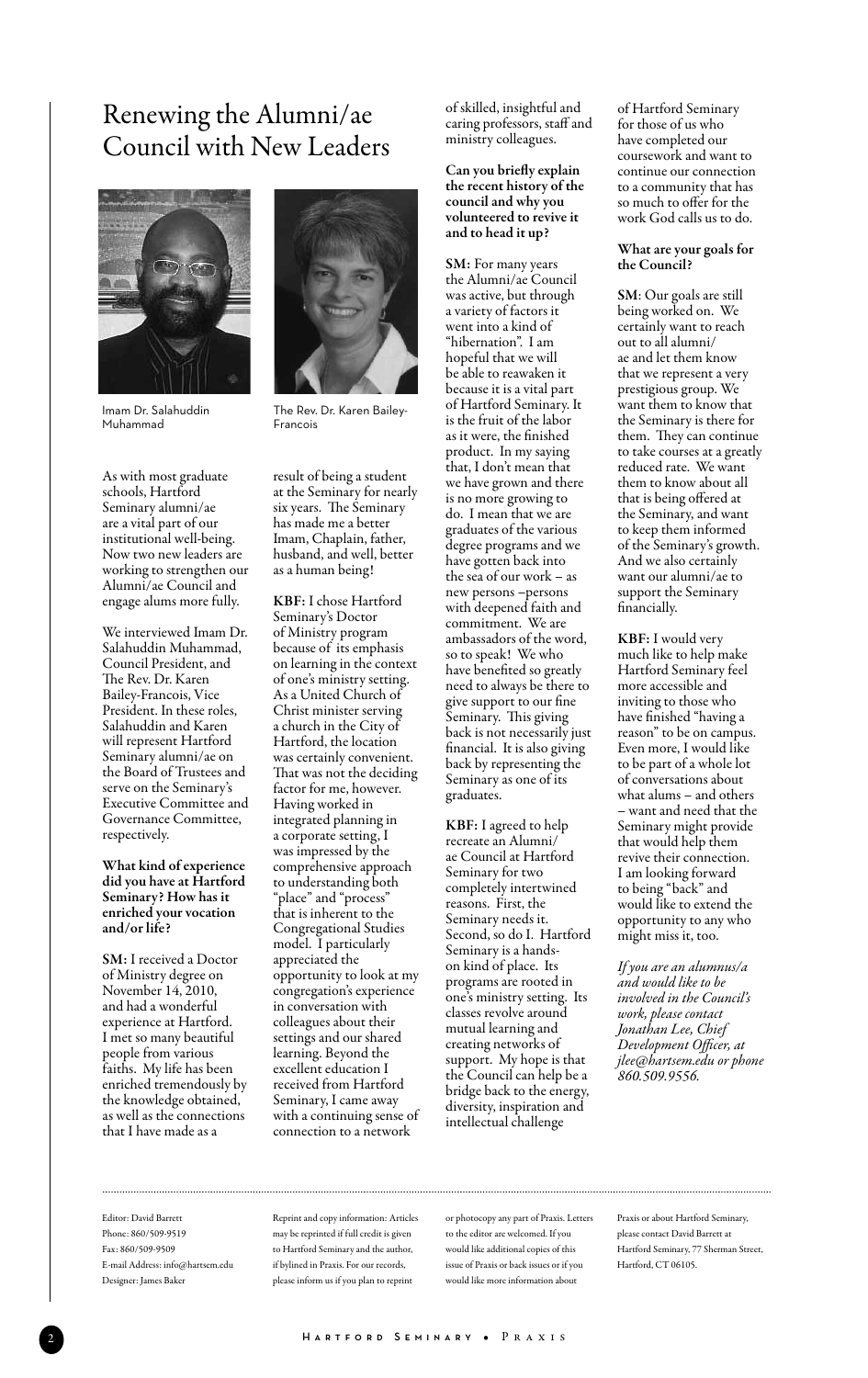# Memorial Service for Dr. Ibrahim Abu-Rabi'

#### Sunday, October 2, 2011

Hartford Seminary held a memorial service for Dr. Ibrahim Abu-Rabi', an expert on contemporary Muslim thought, who died suddenly of a heart attack on July 2 while attending a conference in Amman, Jordan. He had been an esteemed Professor of Islamic Studies and Christian-Muslim Relations at Hartford Seminary from 1991 to 2008. The service included remembrances, testimonials, story-telling, readings, music and prayer.



Colleen Keyes, a student and colleague, was among the speakers.



A photograph of Dr. Abu-Rabi' adorns the stage as part of the setting for the service.



Former Deans Ian Markham, Bill McKinney and Efrain Agosto attended the service.



The Rev. Joseph Pace, long-time chair of the Macdonald Center Advisory Council, presided.



*Hartford Seminary held its fall Convocation on September 8 to celebrate the start of the 2011-2012 academic year. Here students join in the singing of the closing song.*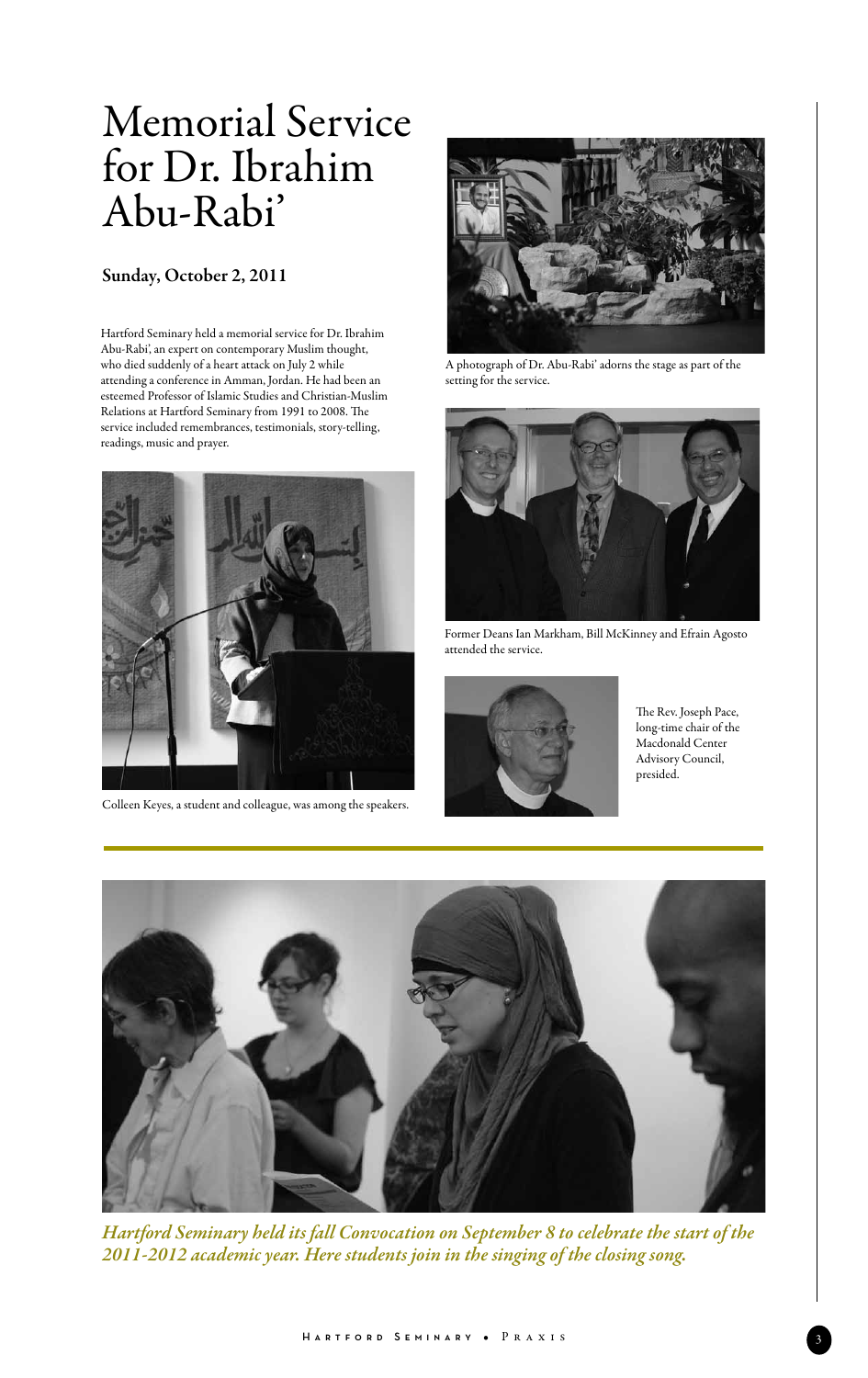#### **Nigerian Peacemaker**

*continued from page 1*

In 1949, seeking a progressive education for his son, Alhaji Abdullahi Wase, who was Chief Scribe of the emirate, sent the Muslim youth to the school, where he converted to Christianity, much to his father's outrage. The young Babagario was cast out from the family and village, unable to return to the palace or even see his family, so in 1963 he joined the country's newly independent Air Force, married a Christian and started a family that grew to three children.

Ezekiel, his brother and his sister were raised

so strained that when Ezekiel's father died in 1987 he could not be buried in his hometown of Wase.

During the young officer's Air Force career religious violence continued to spread in the region, but such extremism did not infiltrate the military, and Ezekiel worked alongside Muslims without any problems. But 2002 became a turning point for the major, when violence escalated as a result of the Miss World contest held in southern Nigeria. Muslims were offended and outraged, and it unleashed two

who are majority Christians and unleashed mayhem on the Muslims. Jos is about the only place in the north where Christians are majority in number. So it was the aftermath of the crisis of 2001 that my brother was murdered, because there was tension between the two camps and every opportunity was seen as an avenue to inflict pain on the other."

Despite his grief and anger, Ezekiel refused to exact revenge. He had already begun an interfaith initiative with his church's youth group, and decided to go into the ministry to help prevent more bloodshed. With the support of his wife, Veronica, a physician,

*"Jos is about the only place in the north where Christians are majority in number. So it was the aftermath of the crisis of 2001 that my brother was murdered, because there was tension between the two camps and every opportunity was seen as an avenue to inflict pain on the other."*

on military bases and educated in military schools, and during that time Ezekiel traveled to the palace to see if he could establish a relationship with his estranged grandfather. The grandfather, who was Ezekiel Abdullahi's namesake and was elevated to Emir in 1957, embraced the young man and established a friendly relationship that lasted until his death in 2009, but never reconciled with the son who converted.

#### A Military Career

Ezekiel went on to study engineering at the Air Force Technical Institute and was commissioned as an officer. He specialized in MIG 21 fighters and received training in the United Kingdom, Russia and Andrews Air Force Base in the U.S. in the early 1990s. During all this time relationships in Nigeria between Muslims and Christians were

weeks of bloodshed in which Christian and Muslim gangs attacked one another. The military was sent in to quell the aggression, and Ezekiel asked himself, "How can I be responsible for killing other Nigerians?" He began planning his retirement.

#### Brother's Murder

By 2004 hostility reached a crescendo in Jos, where Ezekiel's mother, brother and sister lived. While his brother was making his way home from the Muslim side of town, he was attacked by five youths, and was killed and beheaded before Mrs. Babagario's horrified eyes. "This violence was about a Federal Government appointment in 2001," Ezekiel explains, "where a Muslim was appointed by the State governor to represent Plateau State at the Federal level and the Christian politicians objected to it, so they incited their followers

and his commanding officer, he entered Baptist Theological Seminary in Kaduna, where he eventually earned his B.Th.

In 2006 he retired from the Air Force and became interim pastor when the senior pastor of his church took leave to pursue a Ph.D. For three years Rev. Babagario preached religious tolerance, even inviting an imam to attend a wedding ceremony, and gathering Islamic scholars and Christian clergymen to join a discussion group.

Today Ezekiel emphasizes that he blames the country's politicians for inciting or encouraging inter-religious hostility. "I am concerned that people may get the impression that I am against Islam or feel I am painting the religion in a bad light. Most of the religious crises were fueled by politicians (both Christians and Muslims) for selfish and

personal aims, and that is why I hate the politicians."

#### From Discussion to Dialogue

By 2008 the discussion group had created a committee that targeted young men, using soccer teams and a community center to nurture friendships and discussions of each other's faith traditions. "We believed the best way to bring peace was through the young people since so many of their elders are set in their ways."

The peacemaker didn't realize he was promoting the concept of "interfaith dialogue" until a Hartford Seminary professor learned of his work and described it as such. Inspired and curious, he Googled "interfaith dialogue" and discovered Hartford Seminary as the top listing. Feeling God's call, he began to explore HartSem's programs and prayed with Veronica that he be guided, despite the many obstacles in his way, including leaving his family and finding the funds not only for tuition but for travel expenses.

"I couldn't believe how quickly I heard from people at Hartford Seminary when I sent an email inquiry," he now says. "David Barrett (Director of Public and Institutional Affairs) wrote back to my initial email in about five minutes, and Vanessa Avery would respond to my questions and provide material with such kindness and promptness. In Nigeria it could take weeks, or months, to get a response."

His prayers were answered when Ms. Avery, who was admissions manager, wrote to tell him about Hartford Seminary's distinctive International Peacemaking Program, which covered all expenses, including airfare. "I felt like I'm sitting like a prince, everything has been done for me," he says. This ninemonth certificate program was designed to teach leaders from countries that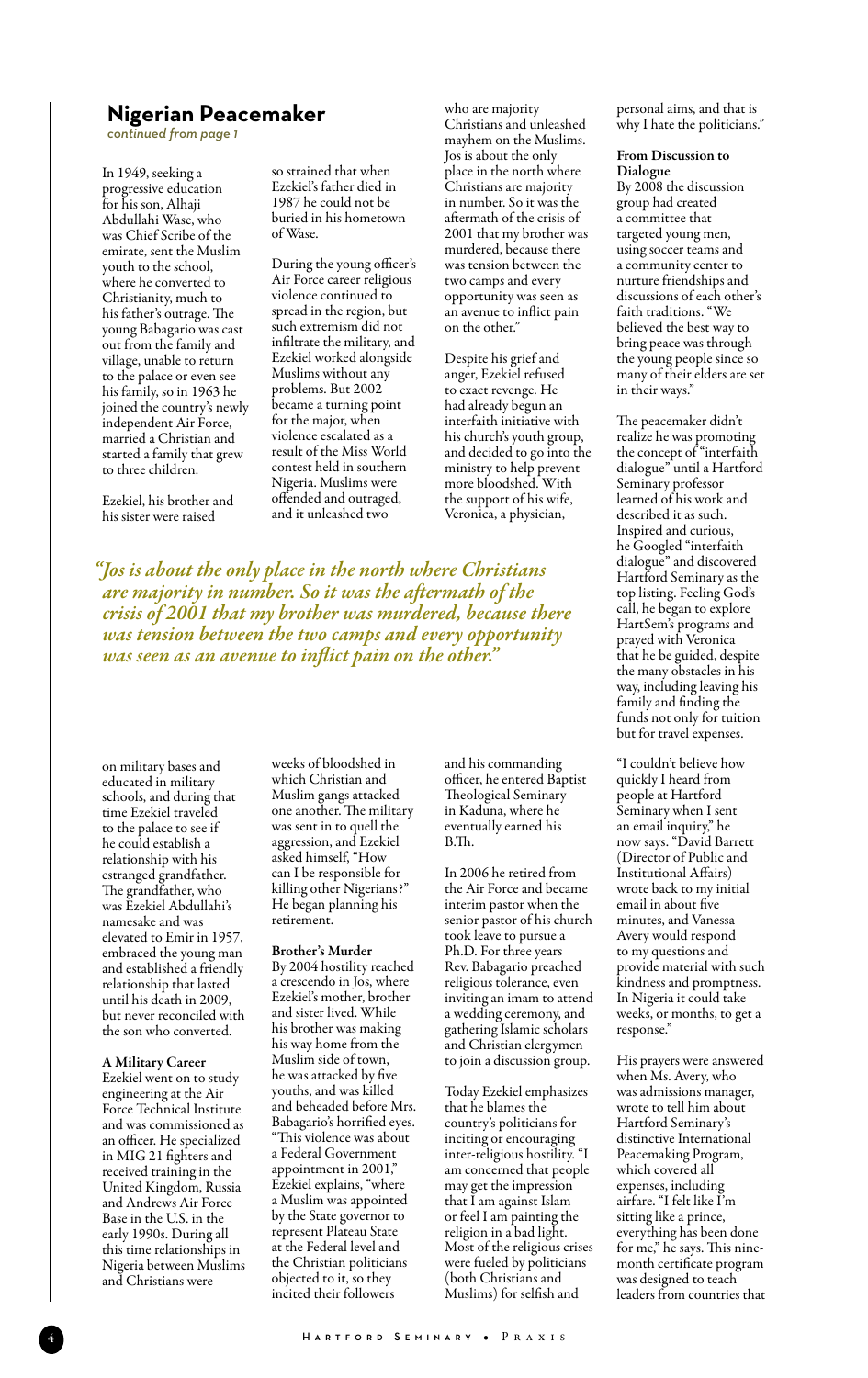

*The Babagario home was destroyed by fire in April 2010. The family, who lost all their possessions, plans to rebuild next year.*

experience inter-religious conflict about strategies for peacemaking through interfaith dialogue. It has brought 19 peacemakers to campus since 2005.

#### Peace and Discovery in Hartford

Despite objections from his mother, who couldn't forgive the Muslim youths who killed her second son, Ezekiel traveled to Hartford in September 2009 and was immediately struck by the peace and freedom here.

"This is such a safe place, I never worry that someone will attack me when I leave the classroom because I'm Christian, or because Muslims are fighting each other, as the Shi'a and Sunni do in Nigeria. I have never experienced peace in my life until I got here."

However, it was something of an adjustment to see how informal and open Americans are. "I was shocked to hear students address professors by their first names, and to see how casually everyone dressed, even faculty." But he loved classroom discussions, where professors "allow you to bring your own ideas,

allow you to lay your stupidity on the table, examine it together and shape it to give you a new direction.

"I got a true picture of Islam, much different from what I learned at Baptist Seminary, where we read books about Islam written only by Christians. Here we read texts by both Muslims and Christians and are encouraged to make up our own minds about what we read."

The nine-month experience was so enlightening that he decided to pursue an M.A., and returned briefly to Nigeria in April 2010 to see his family before beginning study for that degree.

#### Violence Hits Home Once More

As he was traveling home, religious violence struck Kaduna once more. The Babagario house is situated in the middle of a Muslim neighborhood as an active expression of the family's commitment to interfaith peace. In fact, the mosque across the street drew water and electricity from the Babagario home.

Unfortunately, when a local Islamic scholar learned that Ezekiel was studying Islam and Christian-Muslim Relations in the U.S., he issued a fatwa against "this infidel who is defiling our sacred book by reading it." So when fighting erupted, the fatwa fueled the flames, and the Babagario house was destroyed by fire. When Ezekiel receives his degree in June 2012, he will return to rebuild the family's home.

#### Future Plans

This dedicated peacemaker looks ahead to applying his M.A. degree at the Interfaith Mediation Center, an NGO in Nigeria, which he learned about from Hartford Seminary Faculty Associate Yehezkel Landau, who visited the Center earlier this year. Rev. Babagario would also like to pursue a doctorate in curriculum design and instruction so that he can bring peacemaking and interfaith dialogue programs into his country's secondary school curriculum and dispel the ignorance and prejudice that breed violence.

Perhaps the most personal testimony of his passion for interfaith dialogue comes from his mother, who at first objected to his efforts at peacemaking. She has given her blessing to his studies and work. "I have seen the light," she told her son. "She never wants any mother to go through what she went through," he explains. "She has made peace with three of the five boys who killed my brother, and hopes that the other two will return home so that she can show her forgiveness."

Rev. Ezekiel Abdullahi Babagario's story can inspire us, as well as remind us to appreciate all the blessings we enjoy here. "Americans take the peace and freedom they have here for granted." It reaffirms that Hartford Seminary is indeed a "place for peace."

*Amy Robinson is a member of Hartford Seminary's Board of Trustees and a consultant in marketing communications.*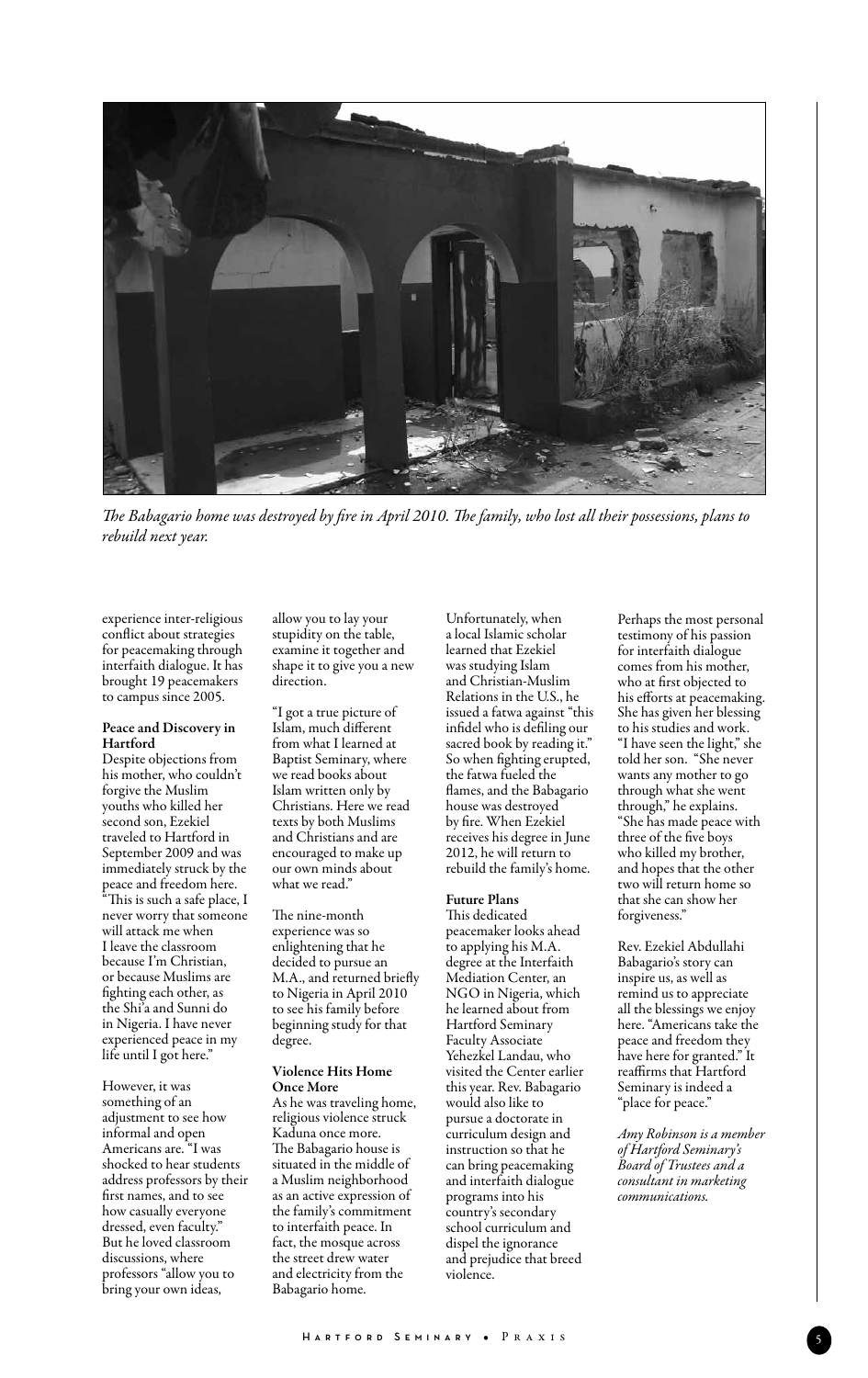# Lilly Endowment Awards Hartford Seminary \$700,000 for Congregational Studies Project



James Nieman, Academic Dean and Professor of Practical Theology

 artford Seminary has received a \$700,000 grant artford<br>
Seminary has<br>
received a<br>  $$700,000$  gran<br>
from Lilly Endowment Inc. to enlarge the conversation of engaged scholars studying congregations and to develop a website that disseminates resources for and insights from congregational studies.

The new grant will support the Engaged Scholars program, which is coordinated by the Congregational Studies Project Team, a national coalition of scholars and researchers who share an interest in congregations. The program provides funding and mentoring for academic fellows that helps them refine research engaged with the faith life of congregations. James Nieman, Academic Dean and Professor of Practical Theology at Hartford Seminary, will be the project director.

Entitled "New Circles of Learning for Engaged Scholars Studying Congregations," the project will start in January and continue through December, 2015. It extends and expands work carried out during two earlier Engaged Scholars grants in 2004 and 2007.

The previous grants invited younger scholars and religious leaders, whose focus is on the practices of local communities of faith, to

enter into a program of research and networking. The program sought to promote responsible research engaged with faith communities and then broaden this pool of relationships to include other clergy and scholars who would benefit from wider support networks in trying to explore and understand congregational life.

The new project will modify that earlier mentoring work, with a significant outreach to groups underserved in the first six cohorts of fellows. In addition, it sets in motion the development of a new web-based educational resource, designed in collaboration with the Boston University School of Theology, which will make the insights of congregational studies accessible to interested parties in any location.

"Hartford Seminary is a leader in the study of congregations, which promotes the well-being of communities of faith. Our Hartford Institute for Religion Research provides nationally recognized reports on the health of congregations and religious leadership," said Heidi Hadsell, President of Hartford Seminary. "We are deeply appreciative of the support of Lilly Endowment for this new project, which will allow the project team to engage diverse ethnic and religious

groups, institutions and faith communities in congregational studies and to share the information globally."

"Once again, Hartford Seminary faculty are developing research programs that will dramatically improve our understanding of the religious scene," Hadsell said.

Supplementing the ongoing impact of the Engaged Scholars fellowship program, an important dimension of this new project will involve developing a web-based learning resource that expands the circle of scholars engaged in congregational studies far beyond what has previously been attempted.

To develop the website, the team will hire a website director who will work with the Information Technology and Media Services of Boston University. Nancy Ammerman, Professor of Sociology of Religion at Boston University and former faculty member at Hartford Seminary, will be the coordinator of this portion of the project.

The website will offer new resources of three types: (a) written articles and/ or audio podcasts by team members, fellows, and others, focused on current topics or issues related to congregations, (b) case studies and interpretive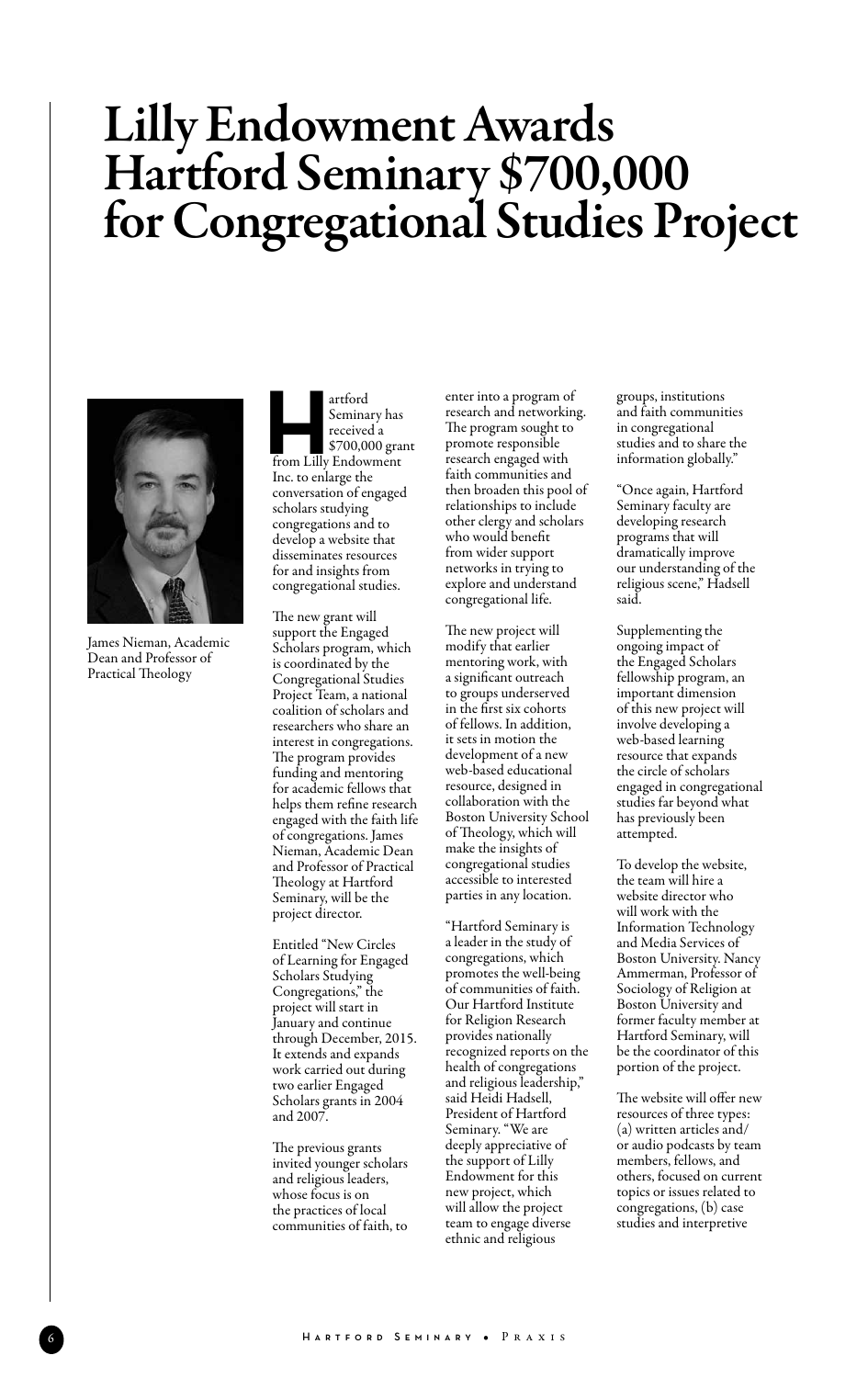tools, in written or video form, that can become part of online learning experiences or used for classroom instruction, and (c) vocational and leadership stories (video or written) that explore the role of studying congregations in the lives of scholars and leaders. "By so doing, our aim is to generate an extensive, committed audience of users who want to share in the site's learning potential. A modest set of online community tools using social media also will be introduced," Nieman said.

This new phase of the project also continues the highly popular fellowship program. During this round of fellowships in particular, the Project Team will seek participants specifically in fields such as practical theology, history, constructive theology, and biblical studies with special attention to those teaching in institutions focused on theological education. The grant provides funding for three cohorts of three fellows each, and running 18 months for each cohort.

Each of the fellows will provide a report on his or her fellowship activities and accomplishments, This will likely include an article to be published in a place appropriate to their academic guild, as well as some combination of an account of their study of congregations that is oriented toward a broad public audience of leaders and others concerned about the well-being of congregational life, insights to be shared on the project website, and a syllabus or other resources for instructional use.

"Through the selection

of grant fellows and mentoring by members of the Congregational Studies Project Team, the fellowship portion of the project will intentionally incorporate a national scale of involvement. More than this, the website resource will connect with a very wide range of audiences interested in congregational studies, not simply on a national scale but potentially on a global one," Nieman said.

For more than thirty years, the Congregational Studies Project Team has been a national leader in exploring congregations, and now is involved in mentoring pre-tenure scholars interested in learning how better to understand faith communities.

In addition to Nieman and Ammerman, the other members of the Project Team are: Anthea Butler, University of Pennsylvania; Lawrence Mamiya, Vassar College; Gerardo Marti, Davidson College; William McKinney, formerly of the Pacific School of Religion; Omar McRoberts, University of Chicago; Joyce Mercer, Virginia Theological Seminary; Robert Schreiter, Catholic Theological Union; R. Stephen Warner, University of Illinois, Chicago; and Jack Wertheimer, Jewish Theological Seminary.

*"Once again, Hartford Seminary faculty are developing research programs that will dramatically improve our understanding of the religious scene."*

 *Heidi Hadsell, President of Hartford Seminary*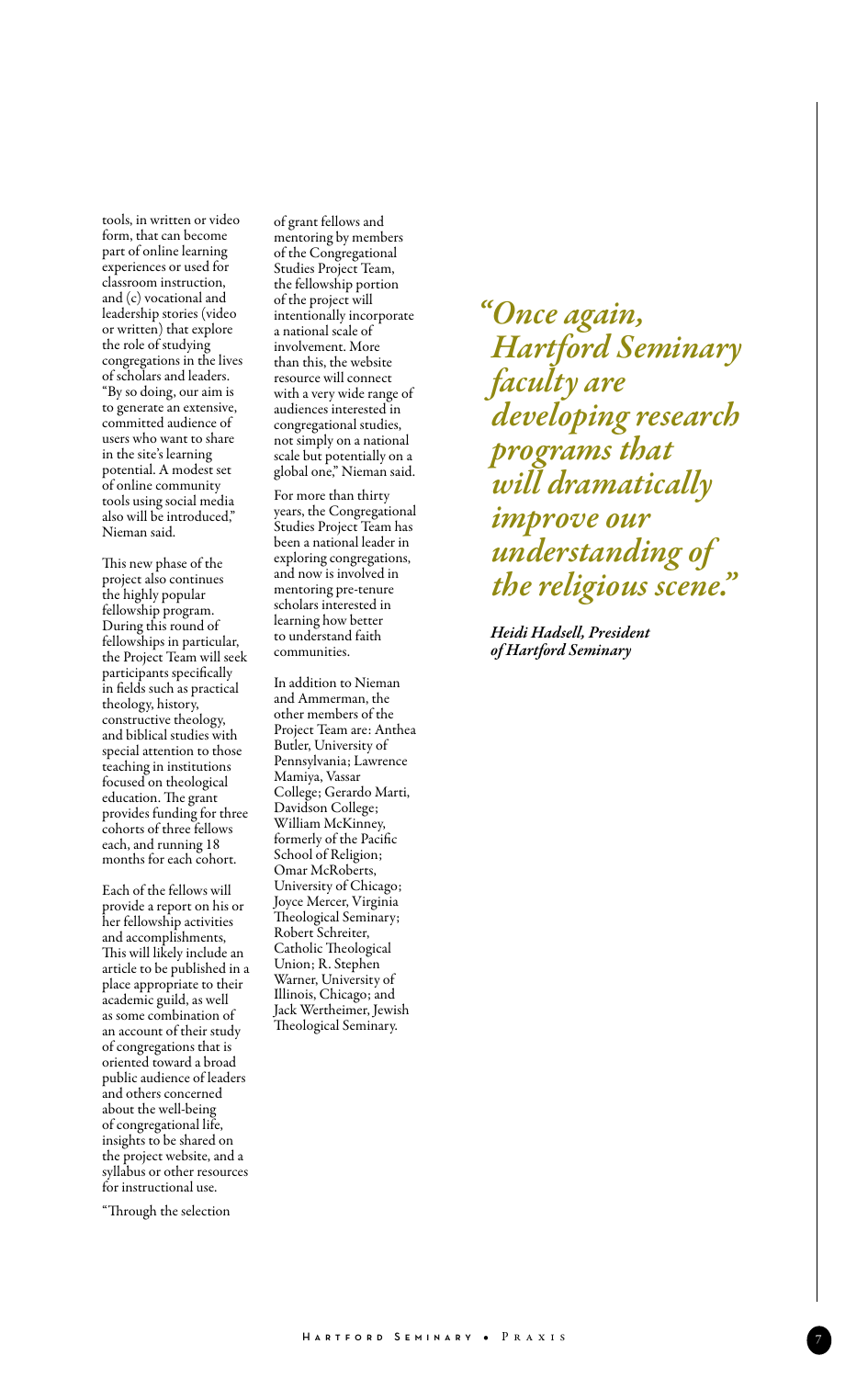The Michael R. Rion Lecture: How a Courageous Remnant Can Change the World



Bob Edgar, president and chief executive officer of Common Cause, delivered the biennial Michael Rion Lecture on October 26, 2011, speaking on "How a Courageous Remnant Can Change the World."

The lecture, named in honor of Michael Rion, a former Seminary president, honors an individual who embodies a dedication to ministry in daily life and is committed to service to others.

#### Excerpts from the talk:

"I believe God is calling average, ordinary, common folks to do above-average, extraordinary and uncommon things to insure a future for our fragile planet. In our lifetime we can end the poverty that kills, heal the earth and live as brothers and sisters in peace, if, and this is a big if, Christians, Jews, Muslims, and all faiths, find new ways to live and work together.

"Using my experience as a pastor, politician, academic and social activist, I will challenge everyone to understand that we are the leaders that we have been waiting for! We are the courageous ethical remnant God has called to be the prophets and disciples in these troubled times.

"As Dr. Martin Luther King, Jr., often reminded us: 'You and I will have to repent in this generation not merely for the hateful words and actions of the bad people, but for the appalling silence of the good people."



Bob Edgar chats with William Cronin, chair of the Seminary Board of Trustees, prior to the lecture



Bob Edgar shares a laugh with Heidi Hadsell, President of Hartford Seminary



Mike Rion, right, talks with Lew Robinson during a reception prior to the lecture.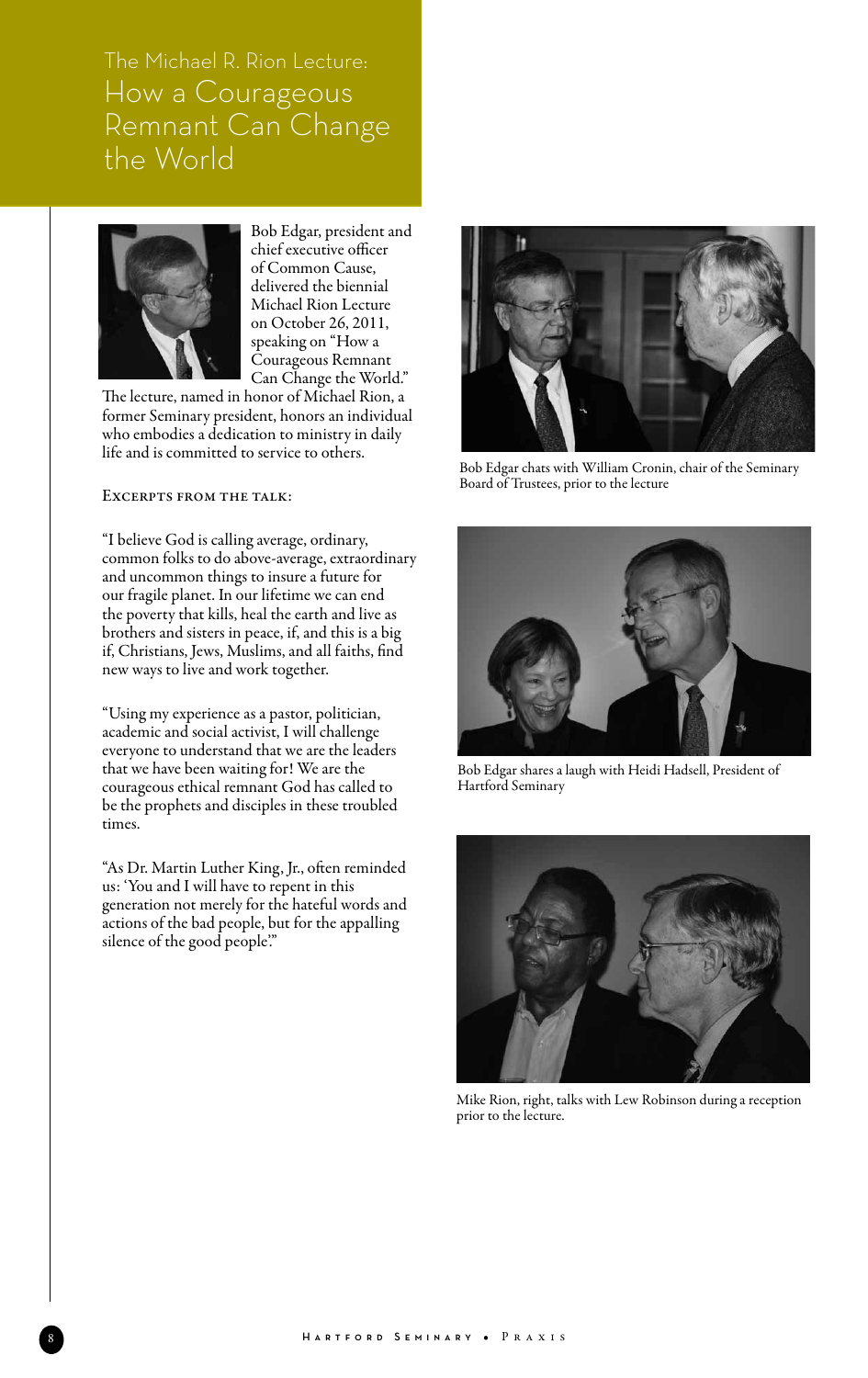

Left to right, H. Marsudi Syuhud and Dr. Said Aqil Siroj

Dr. H. Marsudi Syuhud, general secretary of Nahdlatul Ulama (NU), Indonesia's largest independent Muslim organization, and Professor Dr. Said Aqil Siroj, general chairman of NU, visited Hartford Seminary in September to discuss a partnership in education. NU and Hartford Seminary agreed to an exchange of students for the Master of Arts and International Peacemaking Program that will begin in 2012.

Right: Seminary President Heidi Hadsell discusses a memorandum of understanding with Dr. Siroj and Mr. Syuhud.



# Tina Demo To Head Recruitment and Admissions at Hartford Seminary



Hartford Seminary President Heidi Hadsell has appointed Mary C. (Tina)

Demo as Director of Recruitment and Admissions at Hartford Seminary, effective October 31.

Tina has 30 years of senior level higher education leadership experience in the areas of enrollment management and student affairs.

As Dean of Enrollment Management and Director of Admissions at Saint Joseph College, West Hartford, CT, she spearheaded initiatives that resulted in increased enrollment and improved academic quality.

As Dean of Student Affairs at the college, she designed and implemented programs that improved retention and provided for and increased student leadership opportunities.

Most recently, Tina was Senior Consulting Associate at Higher Ed Strategies, LLC, East Windsor, CT.

Tina has a Bachelor of Arts in Spanish from Saint Joseph College and a Master of Arts in Counseling from the college.

Tina lives in New Hartford, where she is on the Board of the Bakerville Library. On a personal note, she loves to travel to Italy to visit her relatives.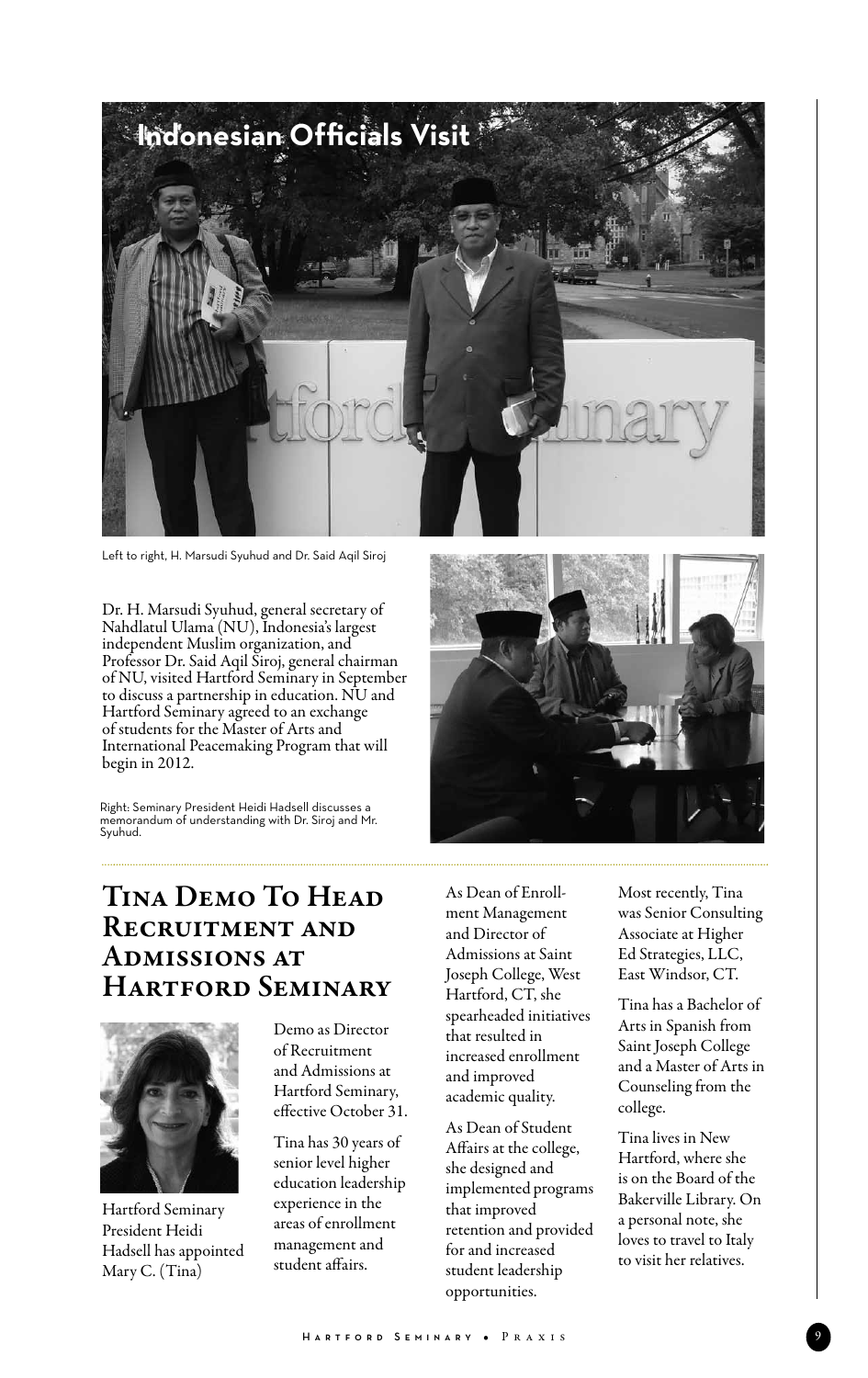# AN ARC OF HOPE: MUSLIMS, **INTERFAITH** Engagement, and PEACEBUILDING After 9/11

On the 10th anniversary of the 2001 terrorists' attacks, Hartford Seminary offered a special program that examined the impact of these attacks, with special attention to the American Muslim community, the current interfaith religious landscape, and policy dilemmas confronting American officials and their allies.

The program opened with an Abrahamic interfaith prayer by Dr. Reza Mansoor, a Hartford Seminary trustee and past president of the Muslim Coalition of Connecticut, The Rev. Dr. James Nieman, Academic Dean and Professor of Practical Theology at Hartford Seminary and Rabbi James Rosen of Beth El Temple of West Hartford.



The keynote speaker was Professor Bruce Lawrence of Duke University, on the topic "From Axis of Evil to Arc of Hope – Muslim Futures after 9/11."



Nicolas Mumejian, a Ph.D. student at Hartford Seminary, spoke on "Peacebuidling and Profiteering: A Juxtaposition of Evangelical Engagement with Muslims since 9/11."



Professor Ingrid Mattson of Hartford Seminary spoke on "The Ethical Maturation of the American Muslim Community after 9/11."



Audience members listen during the presentations.



Professor Timur Yuskaev of Hartford Seminary spoke on "9/11 and American Muslim Political Theology."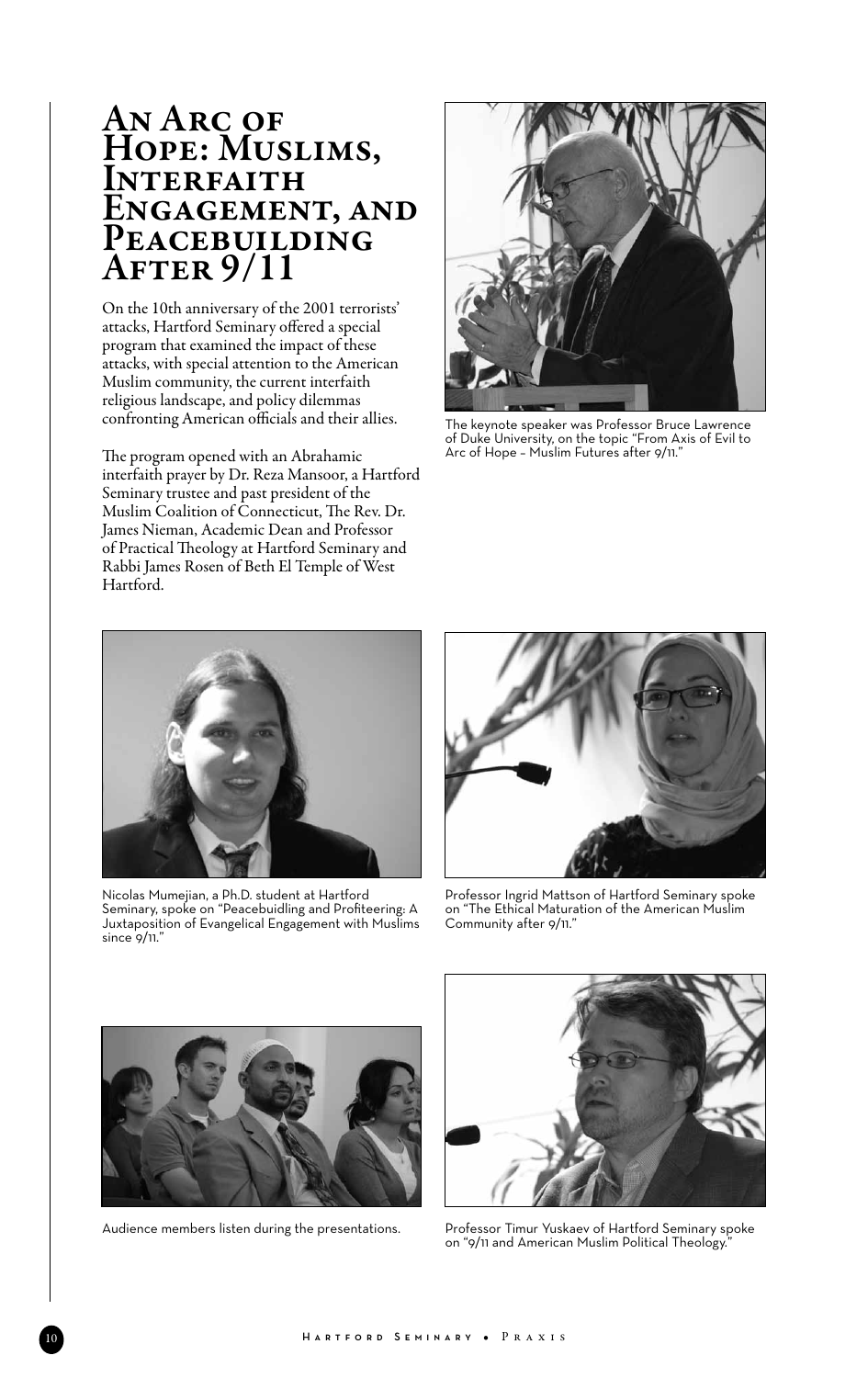## **American Congregations Study**

changed in the past 10 years. *continued from page 1*

The Cooperative Congregational Studies Partnership (CCSP) conducted the FACT 2010 survey, and analyzed responses from 11,077 randomly sampled congregations of all faith traditions in the United States. The survey updates results from surveys taken in 2000, 2005, and 2008 and is the latest in CCSP's series of trendtracking national surveys of U.S. congregations. Overall, the FACT survey series includes responses from more than 28,000 congregations.

David A. Roozen, Director of the Cooperative Congregational Studies Partnership and Professor of Religion and Society at Hartford Seminary, said that "This is a significant report that offers a quick, if not somewhat sobering, check-up for congregations and religious leaders who support congregations. It presents many of the most significant mechanisms that encourage vitality and growth, and also several of the most challenging circumstances that lead to decline."

"Congregations are the organizational foundation of religion for their members and one of the strongest threads in the civic fabric of an American society that is, today, under stresses of historic proportions. Overall, this report says they continue to be key players in society, but they need to be more intentional in their worship and response to conflict, and open to technological innovation and the increasing diversity of American society," Roozen said.

The report offers findings in these categories:

Innovative Worship: The surge in contemporary worship continued, to more than 40 percent of congregations that

always or often use electric guitars or drums in their worship in 2010. Also, both innovative and contemporary worship are catalysts of spiritual vitality.

Religion Goes Electronic: A third of congregations reported that their use of modern technology grew more than 10 percent. The more a congregation uses technology, the more open it is to change.

Racial/Ethnic Congregations: There has been a dramatic increase in racial/ethnic congregations, many for immigrant groups. In 2010, three in ten congregations reported that more than 50 percent of their members were members of minority groups, up from two in ten in 2000. One clear impact of the increase in minority congregations is that they inject a strong dose of growth and vitality into American religious life.

"Congregation is More Than Worship": Despite the overall erosion in congregational vitality and size from 2000 to 2010, there has been a slight increase in memberoriented and missionoriented programming.

Financial Health: The number of congregations with excellent financial health declined from 31 percent in 2000 to 14 percent in 2010. Eighty percent of congregations reported that the recent recession negatively affected their finances.

Congregational Conflict: Almost two of every three congregations experienced conflict in 2010. In a third of the congregations, the conflict was serious enough that members left or withheld contributions, or a leader left. Conflict is corrosive – it leads to attendance decline and financial stress.

Demographic Details: The average percentage of participants over 65 has increased at the same time as the average percentage

of 18-34 year olds has declined. Racial/ethnic congregations buck this trend, with significantly higher proportions of young adults among their participants than white congregations. Among historically white congregations, the membership of the typical Oldline Protestant congregation

they offer voter education or registration campaigns.

Church Attendance: The average weekend worship attendance at a typical congregation declined from 2000 to 2010. Median weekend worship attendance at the typical congregation dropped from 130 to 108 during the past decade.

*"Congregations are the organizational foundation of religion for their members and one of the strongest threads in the civic fabric of an American society that is, today, under stresses of historic proportions."*

is much older than that of Evangelical Protestant congregations. For 75 percent of Oldline Protestant congregations, less than 10 percent are young adult. This aging of congregations is significant because as congregations age, their capacity for change erodes.

Interfaith Engagement: A little more than one in ten congregations surveyed in 2010 indicated they had shared worship across faith traditions in the past year, 13.9 percent in 2010 versus 6.8 percent in 2000. A special report on congregations' interfaith engagement is available at www. faithcommunitiestoday. org.

The Electoral Process: There has been a reversal between Oldline and Evangelical Protestantism in political action, through voter registration or education programs, in the past decade. While the use of the political process declined from 2000 to 2010 among Oldline Protestant Congregations, to 11.9 percent, it surged among Evangelical Protestant congregations, to 25.8 percent. The Black church also continues to use the political process, with 55 percent saying

More than one in four American congregations had fewer than 50 in worship in 2010.

Spiritual Vitality: Fewer congregations report high spiritual vitality – from  $42.8$  percent in 2000 to 28.4 percent in 2010. This decline in spiritual vitality is true across the board – including denominational family, race and ethnicity, region and size. Among the trends that negatively impact spiritual vitality are decreasing financial health, shrinking worship attendance, aging membership and high levels of conflict. One unexpected finding is that spiritual vitality rises considerably higher at the liberal end of the theological continuum than the very conservative end.

In conclusion, Roozen said, "Despite bursts of innovation, pockets of vitality and interesting forays into greater civic participation, American congregations enter the second decade of the twenty-first century a bit less healthy than at the turn of the century."

Links to view the report and related material are available at: www. faithcommunitiestoday. org.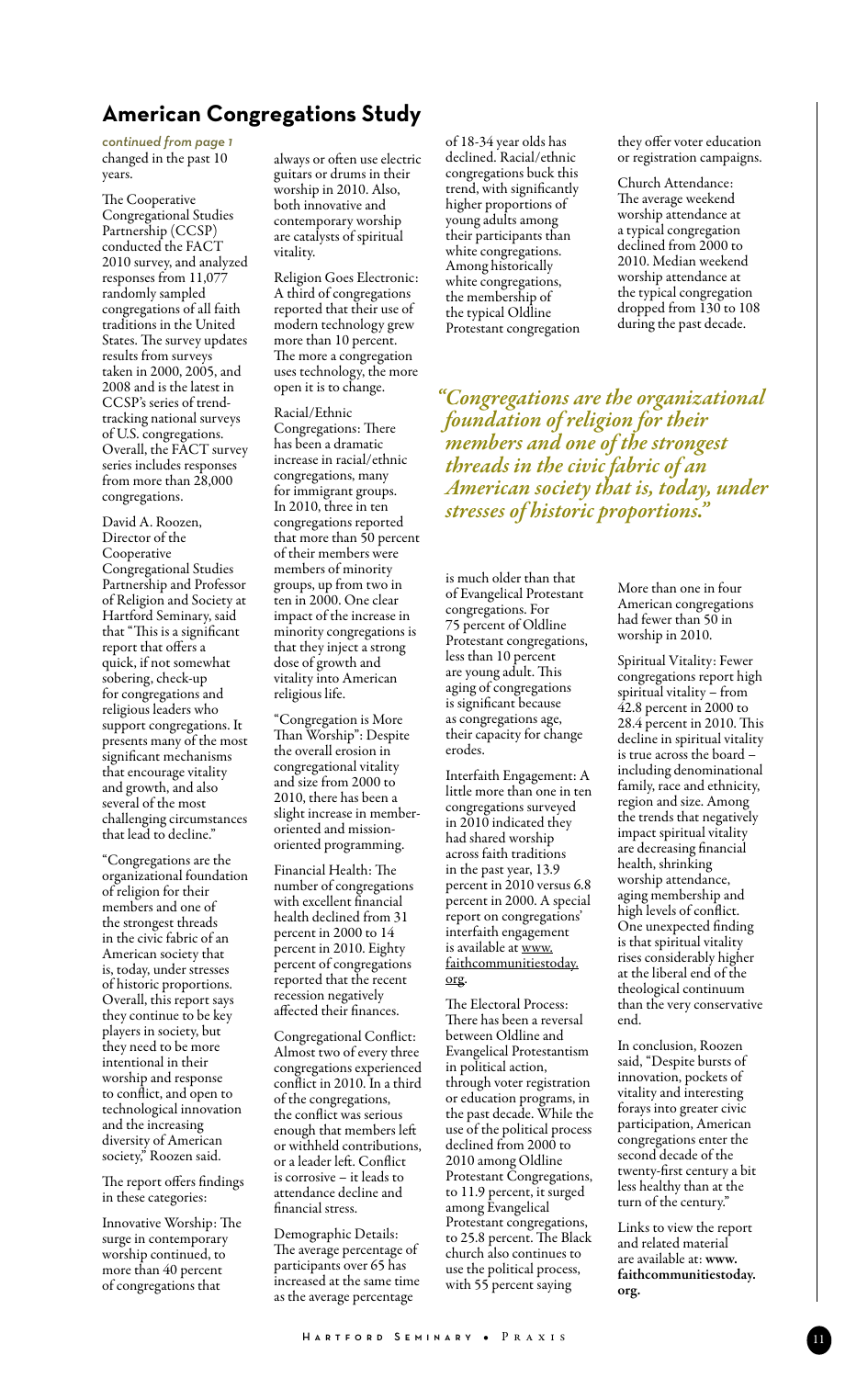**Joy Allan**, M.A. '51 sends greetings from Fife in Scotland, and writes, "I am very fortunate to be still very active in my church and community, and enjoy travelling with friends. Hartford was very different in my day, but it was the most exciting and life enhancing period of my life. I travelled the length and breadth of your country, and have returned many times since. The new technology allows us to communicate with ease, and if anyone from the dim distant past still vaguely remembers me, do get in touch. With my good wishes and prayers for Hartford's continuing good work." Joy's email address is jallan905@talktalk.net.

Akiko Arai, wife of the Rev. **Toshitsugu Arai**, S.T.M. '60, writes from Kawasaki, Japan that though he has been recently hospitalized, they both pray "for Hartford Seminary and its mission, not only in its own community, but globally as well." Toshitsugu was most recently the Ecumenical Coordinator of the Nippon Christian Academy in Tokyo.

The Rev. **Frank Brooks**, M.Div., '53, visited campus with his son this past June while back east for his 65th Deerfield Academy reunion. Retired from full time parish ministry for 18 years, Frank

presently volunteers as Parish Associate at the Bentwood Trail Presbyterian Church in Dallas, TX.

Upon learning of the death of the Rev. Bill Inderstrodt, B.D. '52, the Rev. Dr. **Jay Ebersole**, B.D. '63, wrote to the Alumni Office, reflecting on the lasting relationships he, Bill and others shared, "60 years of our incredible friendships as young seminarians, as married couples, as pastors, loyal alumni, and with such precious memories." Like the Inderstrodts, Jay met his late wife, Eleanor, while students at the Seminary.

The Rev. Dr. **Ned Edwards**, D.Min. '04, is the Chaplain at Chatham Hall, an Episcopal boarding school in Chatham, VA. In addition to pastoral responsibilities, Ned also teaches religion, this past semester offering courses on the Hebrew Scriptures, the New Testament, and world religions. He's especially fond of leading Beatles Worship in Chapel, and reports "life is good!"

When the Hartford Seminary Library, with the help of the American Theological Library Association, began offering free online access to the extensive ATLA database to Seminary

alumni/ae, many were in touch to say hello and express appreciation, including the Rev. **Skip Ferry**, M.Div. '71, **Lady Mandalika**, G.C. '10, the Rev. **Francis Acquah**, G.C. '06, **Marisa Brown Ludwig**, WLI '05, the Rev. **Richard Rinker**, M.Div. '55, **Brian Alston,** M.A. '01, and the Rev. Dr. **Karen Bailey-Francois**, D.Min. '05. For information on accessing the ATLA database, please email jlee@hartsem.edu.

#### **Jacky Manuputty,**

M.A. '11, and a graduate of the Seminary's International Peacemaking Program, reports from Indonesia that since September of this year, sporadic fighting "has erupted between Muslims and Christians in Ambon, my lovely hometown. In such condition, we're hardly able to encourage interfaith groups to promote peace in the public space." To brothers and sisters in the wider Seminary community, Jacky asks "please pray for us to continuously work for upholding peace in our hometown.'

After serving as Archivist at the Franklin College Library, where she supervised the history collections, both of the college and the American

Baptist Churches in Indiana, **Mary Alice (Wagner) Medlicott**, M.A. '48, was awarded an honorary LL.D. by the college. She continues to reside in Franklin, IN, and has two daughters and four grandsons.

The Rev. **Paul** '54 and **Joanne** '54 **Varga** are enjoying retirement in Maine, returning to the town of Falmouth and the church there where they were married. In the years between, the Vargas served churches in Walpole, MA, and Portsmouth, VA, near where Paul grew up. In 1991, Paul retired, and he and Joanne became resident members of the Community of Jesus, an ecumenical Christian monastery in Orleans on Cape Cod.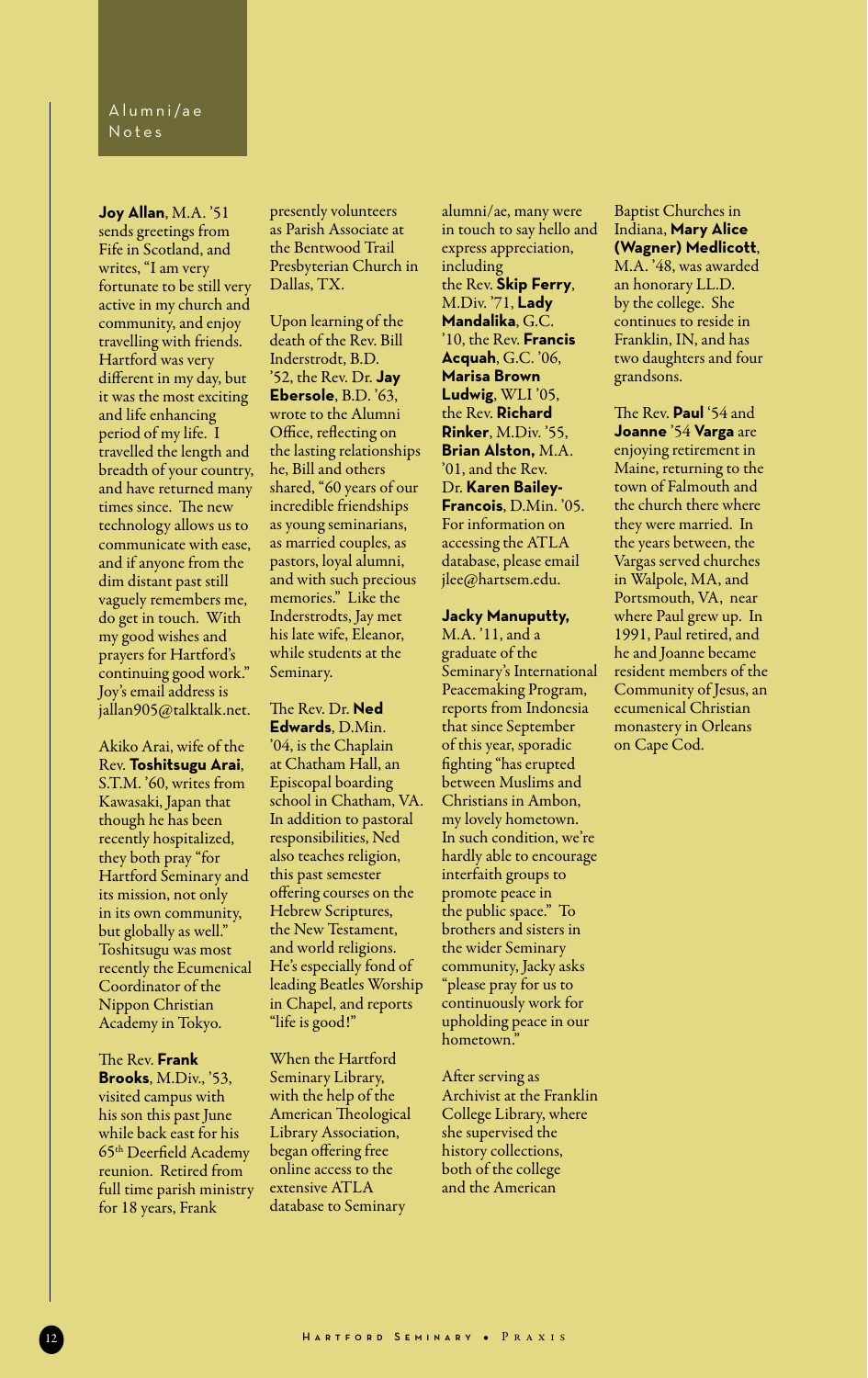#### Robertson Receives Distinguished Graduate Award

James K. Robertson Jr., a Trustee at Hartford Seminary and graduate of the University of Connecticut School Of Law, has been awarded the Distinguished Graduate Award by the law school's Alumni Association.

Robertson, a partner with the law firm Carmody & Torrance in Waterbury, CT, received the award at the annual meeting and awards dinner of the Alumni Association in October.

Robertson is an adjunct faculty member at Hartford Seminary and is teaching "The Problems of Evil" in the winter/spring semester.





Let one of our financial professionals explain how your gift can benefit you now and your family and Hartford Seminary later. There are many ways to make a smart, tax-deductible gift to Hartford Seminary. Contact Jonathan Lee, D.Min.'10 at 860.509.9556 or jlee@hartsem.edu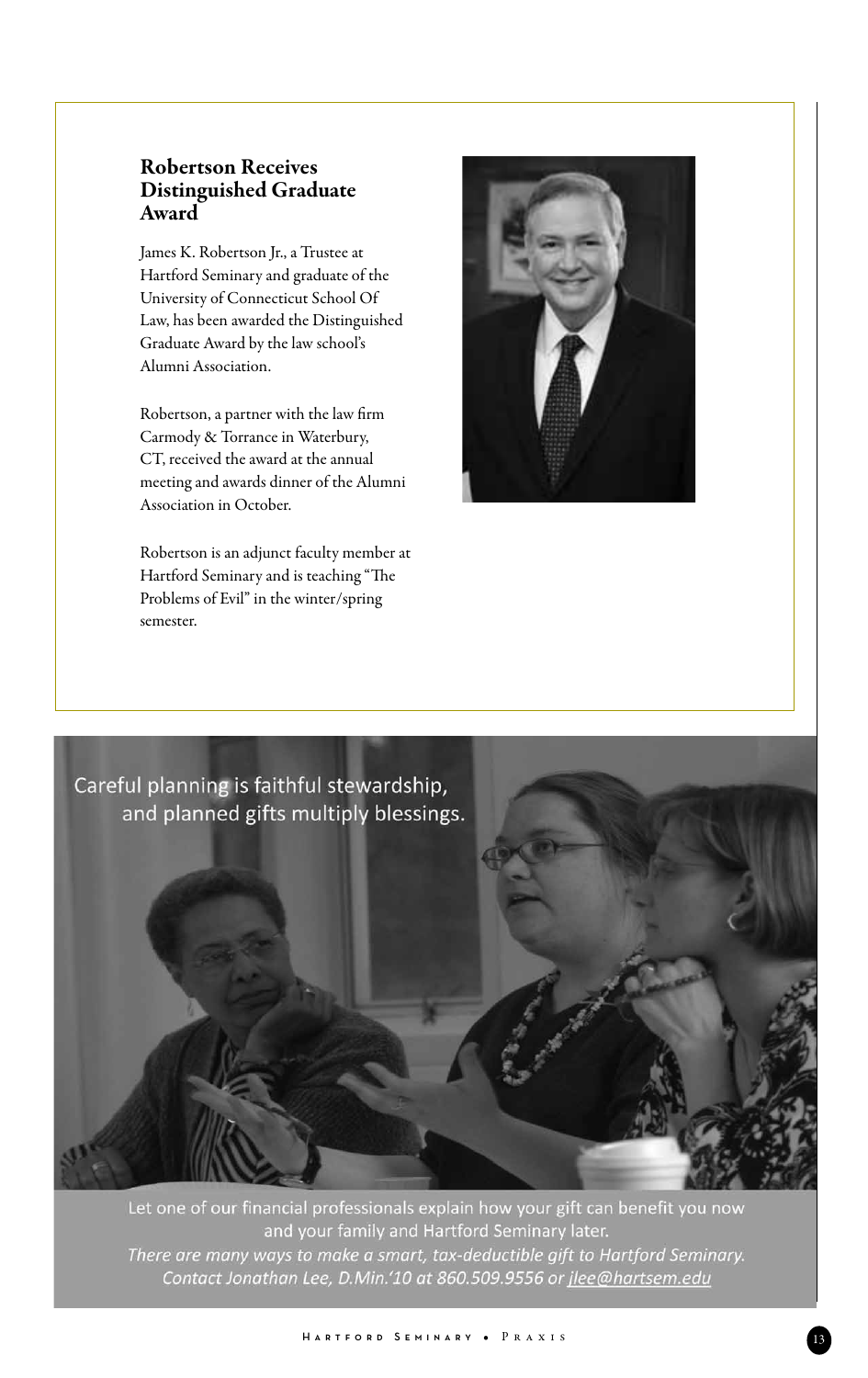## Hartford Seminary Offers First Program To Educate Muslim Community Leaders

Recognizing the importance of educating Muslim leaders for leadership in the American context, Hartford Seminary now offers a Graduate Certificate in Imam and Muslim Community Leadership.

The certificate, offered in cooperation with the International Institute of Islamic Thought in Herndon, VA., is the first formal education program offered specifically for imams and Muslim community leaders in the United States.

The program is designed for already experienced imams and Muslim community leaders. It combines the Seminary's expertise in congregational studies and religious leadership, through its Hartford Institute for Religion Research, with its expertise in Islam and interfaith relations.

By the end of the program, students will be better prepared to encounter the theological, pastoral and organizational challenges of providing excellent religious leadership to the growing Muslim community in the United States.

"Once again, Hartford Seminary is a pioneer in theological education and innovative partnerships," President Heidi Hadsell said. "For more than 100 years we have offered .<br>education in Islam and Christian-Muslim Relations. In the last decade we have launched Islamic Chaplaincy and Building Abrahamic

Partnerships programs. Now we are meeting the educational needs of imams and Muslim community leaders in the United States."

"It is vitally important to prepare religious leaders to lead their faith communities in the American context. Hartford Seminary is a key player in this effort, through our various interfaith initiatives and now through this certificate in community leadership," Hadsell said.

"Ten years ago Hartford Seminary started its Islamic Chaplaincy Program at the request of the military and others who were in need of additional trained Muslim chaplains. The program has blossomed and trains chaplains for service in the military and at colleges, hospitals and prisons." Hadsell said.

"Now we see a similar need to provide leadership education for Muslim community leaders, and this program with IIIT is designed to fill this need," she said.

"We value our partnership with Hartford Seminary in this unique program," said Dr. Jamal Barzinji, vice president of IIIT. "We look forward to being the seminary's off-site campus not only for this jointly-sponsored certificate program but also for expanded instructional activities in the future," he said.

Following completion of a pilot program that brought together a dozen imams and community leaders in the

Washington, D.C., area for leadership education, Hartford Seminary and IIIT have signed a five-year agreement that adds the program to the Seminary's academic offerings.

The program will require imams and community leaders both to take courses in various academic disciplines and to take field education that provides practical experience.

"This graduate certificate program seeks to enhance the ability of Muslim imams to better lead and serve their communities within the American social context. For that purpose, Hartford Seminary indeed offers the right set of courses and a unique group of scholars to teach them," said Iqbal Unus, director of The Fairfax Institute at IIIT.

The program includes a unique course that provides the Muslim leaders an opportunity to reflect theologically on their leadership practices with colleagues, thereby improving their ability to lead.

The first session of the course, titled "Reflection on Ministry Experience," was taught by James Nieman, Academic Dean and Professor of Practical Theology at Hartford Seminary, and Larry Golemon, a consultant and researcher in theological education who is co-author of "Educating Clergy: Teaching Practices and Practical Imagination."

"I'm very excited about this. It genuinely breaks

new ground in terms of Muslim theological education," Nieman said.

- 1) Nieman said the course is unique because:It is a way of building upon a leader's existing experience as a basis of learning
- 2) It teaches the discipline of reflecting theology on an experience from an Islamic perspective
- 3) It does this in a collegial atmosphere, combining both imams and other Muslim leaders
- 4) It does this with the specific aim of helping them be more effective leaders in the American context

By giving imams and community leaders the opportunity to reflect on actual situations, the course helps fulfill one of the goals of the graduate certificate program, which is to help participants explore what it means to be an imam or community leader in America.

Nieman pointed out that imams in the United States are asked to do many things that may not be expected of imams in other countries. They may have more pastoral and administrative duties. This course helps them consider and anticipate their additional responsibilities.

Further information on the Graduate Certificate is available at www. hartsem.edu.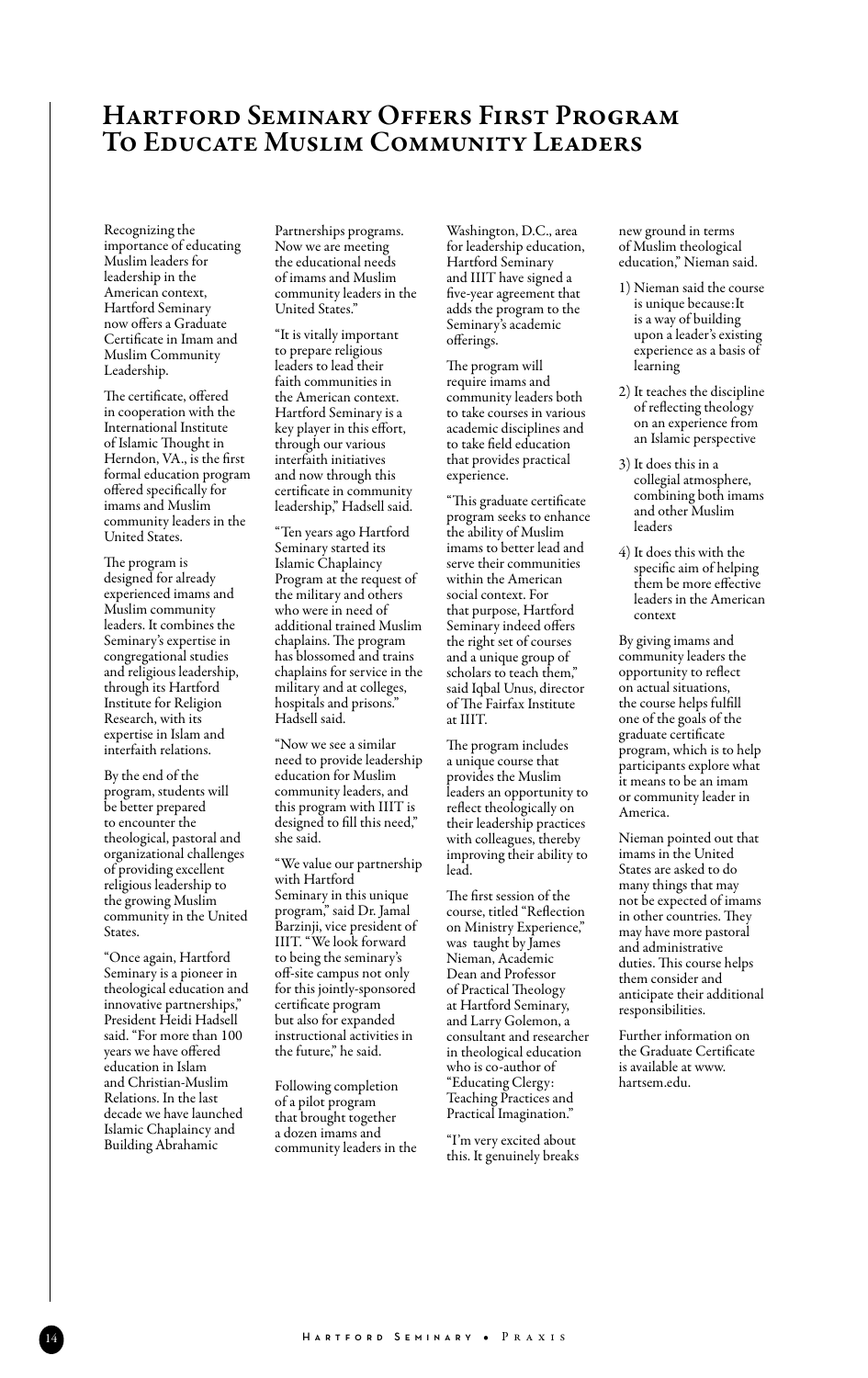#### In Memoriam

The Hartford Seminary community has lost the following beloved member. Our thoughts and prayers go out to his friends and family.

The Rev. **Earl Kragt**, M.A. '67, died on October 16, 2011 in Spring Lake, MI. With his wife, Hazel, M.A.

. . . . . . . .

'67, the Kragts served as missionaries in the Philippines from 1955 to 1967. After serving as a local church pastor, Earl went to China as a teacher at the Taiyuan University, and then worked for Resources and Referrals for China in Berkeley, CA. In later years he was an interim minister for

**Jane Inderstrodt, Seminary alumna and church administrator**

Jane Sattler Inderstrodt, Hartford Seminary alumna and former church administrator, died on Monday, October 10 in Topsham, Maine. She was 89.

Jane received her Bachelor's in the College of Arts and Sciences from American University in Washington, D.C. She received her Master's degree in Religious Education from Hartford Seminary in 1951 where she was asked to be a member of the faculty before returning to Washington, D.C., two years later.

Jane went on to work for the Baltimore Conference of the United Methodist Church, where she worked with 500 churches developing childhood and junior high education.

It was at Hartford Seminary that she met her husband of 57 years, William (Bill) Inderstrodt, who also was attending Hartford Seminary. They were married on Feb. 6, 1954, in the Methodist Church in Washington, D.C., the same church Jane attended regularly, with her minister and Bill's co-officiating in a Quaker service the couple had written. It was the beginning of a splendid marriage and partnership which would last more than 57 years.

Bill and Jane's first pastorate was at the Westmoreland Congregational Church in Washington, D.C., followed by pastorates in Washington, CT, for 16 years, Danbury, CT, for eight years, and finally at First Parish Church of York, Maine, until they retired in 1993.

After Bill's retirement from the pastorate in York, Jane was chaplain of The Kings Daughters the Presbyterian Church (USA). His obituary noted "Earl's life and work was defined by his love for the Lord, his interest in the scriptures, and a deep love for the Chinese people." In addition to his wife, the Rev. Kragt is survived by five children and eight grandchildren.

of the Elijah Kellog Congregational Church in Harpswell, Maine, where Bill was interim minister and they also had their summer home.

. . . . . . . . . . . . . . . . . . .

Jane held many positions in the church including Instructor at Hartford Seminary and President of the Board of Directors, United Church Board of World Ministries, and President of the Maine Conference, United Church of Christ.

Jane was a part-time teacher of religious education at Berkley Divinity School at Yale, and involved in the Elderly Housing Management programs of the Samaritan Corporation of the Connecticut Conference, United Church of Christ.

Jane held leadership positions in the national Office of Communications for the United Church of Christ, helping to coordinate fund raising for the Katrina Disaster Response. She promoted Equality Maine for legalization of same sex marriage, as well as educational scholarships for women.

In 2001, Bill and Jane moved to The Highlands in Topsham, as both continued their very busy lives of giving back to the greater community.

Jane was predeceased by her husband, who died in May. She leaves behind many friends from her and her husband's 57 years of ministry, along with a nephew and two nieces.

#### **Library Shelving: Meeting a Challenge Grant**

The H.W. Vance Foundation of Hartford has agreed to provide \$25,000 to complete the purchase and installation of mobile shelving in Hartford Seminary's library, once the Seminary raises \$50,000.

Please act now to help us raise the matching funds.

Gifts of any amount that can help us reach our \$50,000 goal are vital steps to trigger the \$25,000 challenge grant.

The Seminary's Library is at the heart of our school's mission to increase understanding among students, faculty, religious leaders, journalists, researchers and the general public. All have access to, and make use of, the Library's rich resources.

The mobile shelving project includes the purchase and installation of ten new mobile carriages. The need for this shelving is acute: there are current Library holdings which cannot be entered into circulation because of space limitations, and new acquisitions are on hold for the same reason.

Once the project is complete, we will be able to move 21,000 volumes into circulation, expanding the entire Library collection by 30% -- a significant increase that benefits all our patrons.

You may send a contribution to The Rev. Dr. Jonathan Lee, Chief Development Officer, Hartford Seminary, 77 Sherman Street, Hartford, CT 06105. Please put "Library Shelving" in the memo line. You also may contribute online at www. hartsem.edu.

Thank you for your support of the library at Hartford Seminary.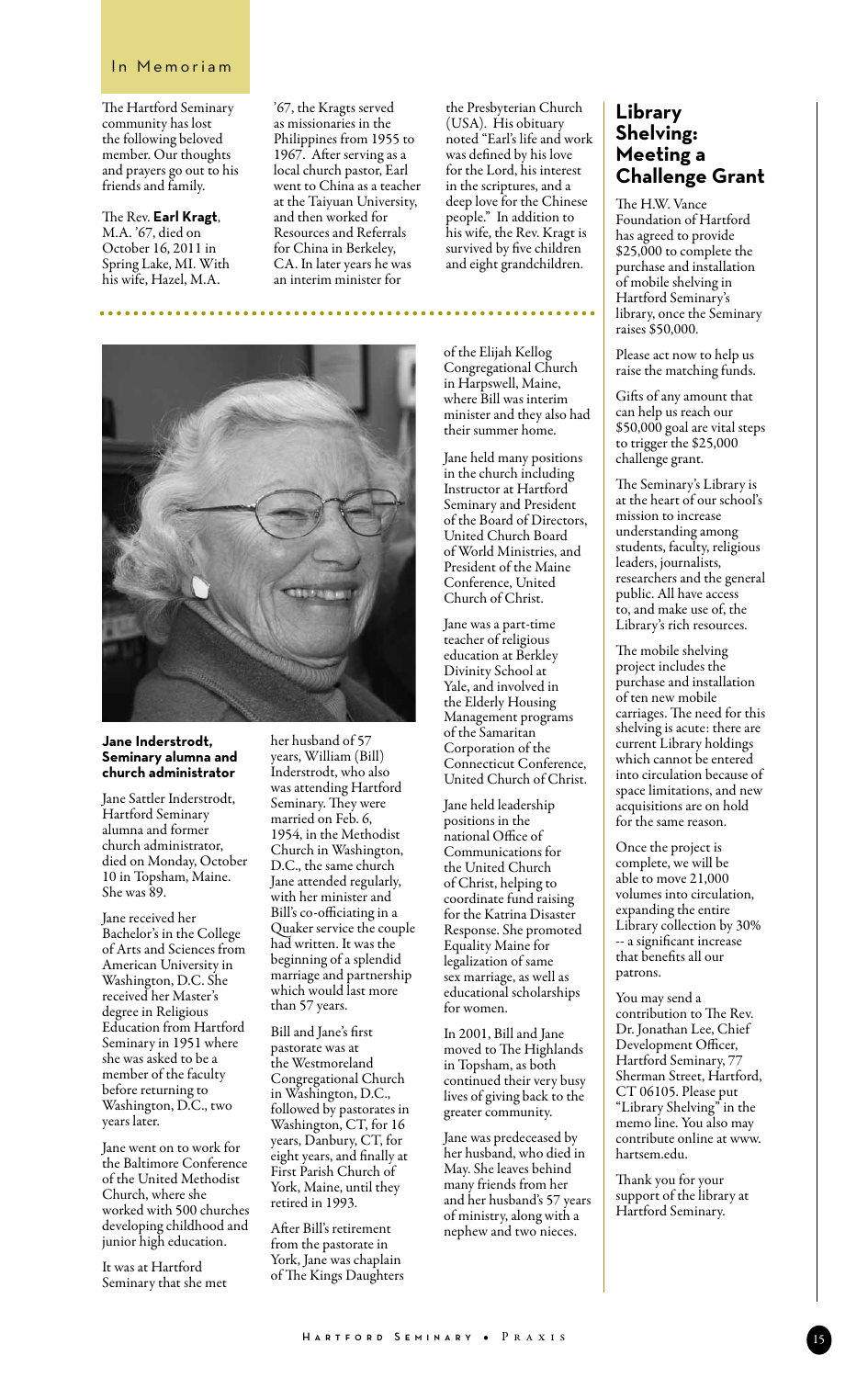### 2 0 1 2 JANUARY INTERSESSION & WINTER/SPRING **SESSION**

Hartford Seminary's January Intersession will run from Monday, January 9 through Friday, January 13. The Winter/Spring 2012 semester will run from Monday, January 23 through Thursday, May 10. The Seminary's courses are open to the public and carry three graduate level credits. Individuals who do not wish to take courses for credit may apply to take courses as an auditor. Many classes fill up quickly, so participants are urged to register early to ensure a place in their courses of choice.

For those enrolled in a three-credit course, the cost is \$1,800. The non-credit audit fee is \$575 A special audit fee of \$385 is available for: those who are age 60 and older, persons 55 and older receiving disability income, graduates of Hartford Seminary degree programs or the Certificate of Professional Ministry (cooperative M.Div.), donors of \$250 a year or more, Hartford Seminary Adjunct Faculty, and up to three specially designated members of churches that participate in the International Peacemaking Program of the Seminary. There is a limit of one course per academic year to receive the special rate except persons age 60 and older, for whom there is no limit.

To register, please contact the registrar's office at (860) 509-9511. Her email is registrar@hartsem.edu. To see specific course syllabi prior to the semester or learn more about Hartford Seminary and its faculty, visit our website, **www.hartsem.edu.**

#### JANUARY INTERSESSION

## **Preparing Islamic Legal Documents** NEW

*Monday, January 9 - Saturday, January 14 from 9 a.m. to 5 p.m., plus additional evening hours to be arranged* This course focuses on skills needed for success in Islamic Chaplaincy and other programs where practical matters of service to Islamic communities, congregations and individuals are important. Students will be exposed to practical information and training in the preparation of Islamic legal documents*.* The topics under consideration include writing contracts and completing other legal obligations in the U.S. context. *Talal Eid, Adjunct Professor of Arts of Ministry and Imam and Executive Director of the Islamic Institute of Boston*

## **Theology, Ethics and Practice of Conflict Transformation and Peace Building** NEW

*Monday, January 9 – Saturday, January 14, from 9 a.m. to 5 p.m., plus additional evening hours to be arranged* In light of youth-led revolutions in the Middle East, Africa and Asia, what are the skills needed for conflict transformation and peace building? Using a case method approach, this course will teach seminary students and religious and community leaders the theory and practice of pro-active conflict intervention especially appropriate for congregations, community organizations and local communities. *Robert Evans, Adjunct Professor of Theology and Ethics and Executive Director of Plowshares Institute, Simsbury, CT*

#### WINTER/SPRING SESSION

#### ARTS OF MINISTRY

## **Ministry in a Multicultural World**

#### *Mondays, from 5:15 p.m.to 9:15 p.m., beginning Jan. 23 (11 weeks)*

This course explores an invitation to discipleship rooted in serving others and will focus on ministry in everyday life – in the home, at work, out in the community as well as in communities of faith, and in the world beyond. It is designed for those who feel called to ministry and to service, but not to formal ordination. *Miriam Therese Winter, Professor of Liturgy, Worship and Spirituality, and Benjamin Watts, Faculty Associate in the Arts of Ministry and Senior Pastor, Shiloh Baptist Church, New London*

## **Cutting Edge Social Ministries: Bearing Witness to the Love and Justice of God** NEW

*Wednesdays, from 4:30 p.m. – 7:30 p.m., beginning Jan. 25 (15 weeks)* 

Churches, Mosques and Synagogues impact their communities and build membership strength through a wide variety of creative, contemporary ministries of care, justice and transformation. Through readings, research, field trips and conversations with leaders in the Greater Hartford region, we will examine examples of congregations and collaborations seeking to bear witness to the love and justice of God. *The Rev. Dr. Edward Horstmann, Adjunct Professor of Arts of Ministry and Senior Minister, Immanuel Congregational Church, Hartford, CT*

## **Seven Approaches to Congregational Renewal** NEW

*Section 1: Tuesdays, from 9:00 a.m. – 5:00 p.m. on Jan. 24, Feb. 14, March 6, March 27, and April 17 (May 8, makeup if needed)*

*Section 2: Thursdays, from 6:30 p.m. – 9:30 p.m., beginning Jan. 26 (15 weeks)* 

After a quick review of the theologically prescribed tasks of the local church and prevailing wisdom about organizational innovation, the class will dive into the rapidly growing (and desperately needed) literature on congregational renewal. Indeed, we will read, comparatively analyze and discuss, from the point of view of one's own ministry setting, seven different approaches to congregational renewal. *David Roozen, Professor of Religion and Society*

# **DIALOGUE Understanding Catholicism**

#### *Online, beginning Monday, Jan. 23*

Roman Catholicism is the largest Christian denomination in the world. In this course, we examine the history, theology, tradition, ecclesiology, and ethics of the Roman Catholic Church. The course will stress the attitude of the Roman Catholic Church to ecumenical and interfaith relations, in particular Catholic-Muslim dialogue. *Minlib Dahll, Adjunct Professor of Dialogue*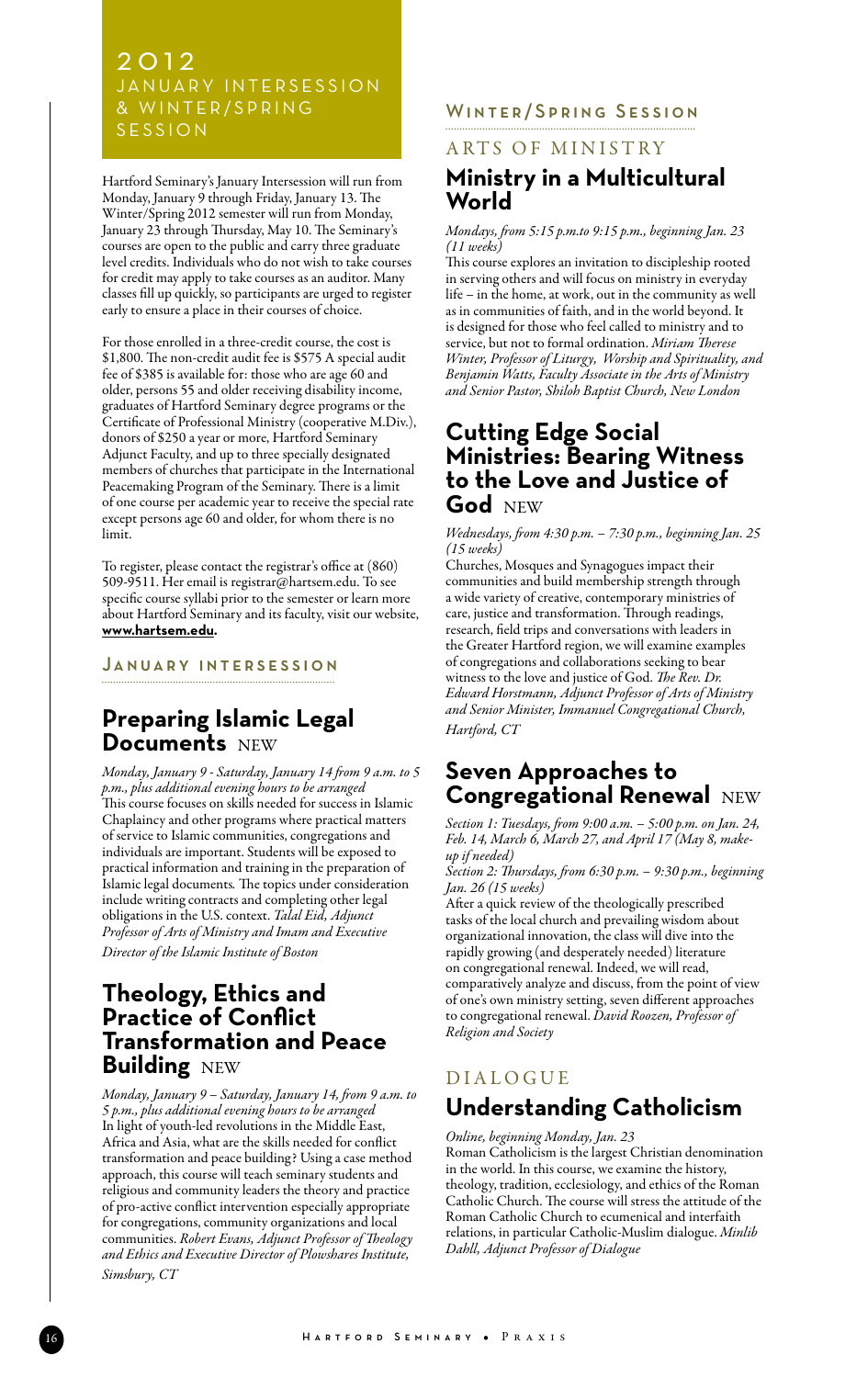# **ETHICS Global Ethics**

*Thursdays, from 9:00 a.m. – 4:15 p.m., beginning Jan. 26 (Seven sessions, to be determined)*

Learning to live together is the challenge of our age. This course looks at Jewish, Christian and Muslim ideas of community and universality in light of our global situation. It considers what universalist ethics look like when not based on religious assumptions, and examines what such ethics have to offer religious moral discourse. *Heidi Hadsell, President and Professor of Social Ethics*

# **Introduction to Islamic Law**

*Online, beginning Monday, Jan. 23* 

This course will provide a critical overview of the history and practice of Islamic law. *Ingrid Mattson, Professor of Islamic Studies and Christian-Muslim Relations*

#### **HISTORY**

## **Muslims in American Religious History: Comparative Perspectives on Race, Gender, and Politics**  NEW

#### *Thursdays, from 6:30 p.m. – 9:30 p.m. beginning Jan. 26 (15 weeks)*

What makes Muslims an American religious minority? How have they shaped American religious history together with other groups? How have religious minorities participated in the American republic? And what can they learn from each other's experiences? This course is an exploration into the history and contemporary life of a particular religious minority in conversation with parallel stories of other groups. *Timur Yuskaev, Assistant Professor of Contemporary Islam*

## R eligion and society

## **Women, Religion and the Future of USA Churches**

*Online, beginning Jan. 23*

Setting the context for on-line discussion of women in the future of USA congregations and denominations, the course will begin with a brief overview of women in world religions. Attention will be focused on the history of women's participation and leadership in American Christian churches over the last two centuries, to stimulate a discussion of what themes and trends might be predicted for the 21st century. *Adair Lummis, Faculty Associate in Research*

## **SCRIPTURE Hebrew Bible Survey I**

*Tuesdays and Thursdays, from 4:30 p.m. – 6:00 p.m.,* 

*beginning Jan. 24 (15 weeks)* An introduction to the Hebrew Scriptures, this course will apply historical-critical methods of study to develop a framework for understanding the origins of the texts and the relationship of the texts to one another. Attention will be given to contemporary theories of biblical interpretation. Survey  $\tilde{I}$  will cover the materials in the Torah and Prophets (Genesis-Kings). *Uriah Kim, Professor of Hebrew Bible*

## **Major Themes of the Bible and the Qur'an**

*Tuesdays and Thursdays, from 4:30 p.m. – 6:00 p.m., beginning Jan. 24 (15 weeks)*

This course will study in depth the worldviews of the Hebrew Bible, the New Testament and the Qur'an. *Steven Blackburn, Faculty Associate in Semitic Scriptures and Librarian*

## **Jesus and Paul on Poverty and Economic Justice** NEW

*Wednesdays, from 4:30 p.m. – 7:30 p.m., beginning Jan. 25 (15 weeks)* 

This class engages New Testament texts (and early Christian communities' own struggles with poverty, status, and class differences) as a springboard for deep discussions of the moral life around issues of poverty and economic justice. *Diana Swancutt, Adjunct Professor of New Testament and Associate Professor of New Testament at Yale Divinity School*

## **THEOLOGY**

## **History of Christian Spirituality: Beginnings to 1500** NEW

*Saturdays, from 9:00 a.m. – 4:15 p.m., Feb. 4, Feb. 11, March 3, March 10, March 17, April 21 and April 28* In response to widely documented illiteracy about religious history, this course invites students to delve into the lives, contexts, beliefs, texts, and spiritual practices of dedicated Christian men and women during the first 1500 years of Christianity. *Elizabeth Dreyer, Adjunct Professor of Theology and Professor of Religious Studies at Fairfield University*

# **The Problems of Evil** NEW

*Tuesdays, from 6:30 p.m. – 9:30 p.m. beginning, Jan. 26 (15 weeks)*

How could a good and powerful God create a world full of innocent suffering and moral evil? Does that God still care, and, if so, what is God's role in our experience of evil and suffering? This course will consider attempts to reflect on the problem in popular culture and personal experience, and survey responses to the problems of evil offered by the leading thinkers in several disciplines, classic and contemporary. *James K. Robertson, Adjunct Professor of Theology and Master of Arts graduate of Hartford Seminary*

# **The Triune God in Christian Life**

#### *Mondays, from 4:30 p.m. – 7:30 p.m. beginning, Jan. 26 (15 weeks)*

This course explores what contemporary Christians mean when they say that God is triune. Class discussions will focus on three questions: Why do Christians say that God is triune? How may teachings about God's triunity shape Christian reflection and action in everyday life? How may everyday experiences inform Christian conversations about God the trinity? *Edward Waggoner, Visiting Professor in Theology and Ethics*